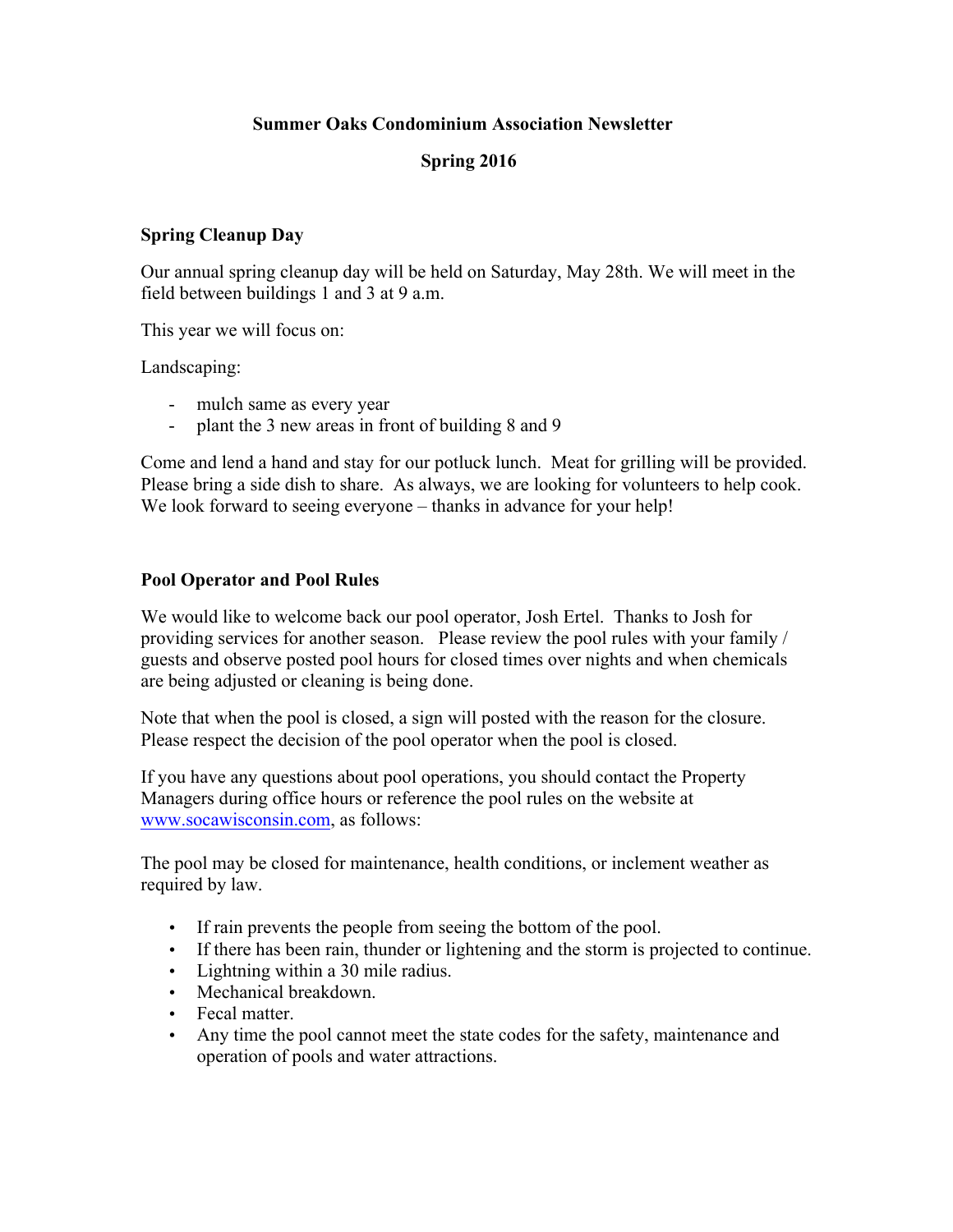• Broken glass will require a 1-2 week shutdown of the pool as it required to be drained and cleaned. Unlike professional water parks, we do not have chemical feeders and have to condition and treat the water back to legal standard.

When the gates are locked, the pool is closed. Jumping the fence is considered trespassing and will be prosecuted.

The pool is open daily from 9am - 10pm from May 15th through the 1st Sunday in October. Weather permitting.

# **Wireless Internet**

Wireless internet will again be available at the pool this year! Enjoy!

## **Scheduled Improvements**

- Continued shoreline preservation
- Boardwalk replacement
- Stair replacement
- Water retention for the downspouts in front of buildings 8 and 9
- LED light replacement is complete on all buildings

#### **Landscaping**

Any comments, concerns, or suggestions regarding grounds, please forward to our building and grounds chair, Russ Krella.

#### **Grounds and Pets**

Please observe good common sense and pay attention to the rules regarding grounds and pets. Particularly, abide by leash laws, clean up after pets and do not walk pets inside pool area or tennis courts. Remember NO driving on any lawn areas as we have numerous septic fields that are easily damaged by this.